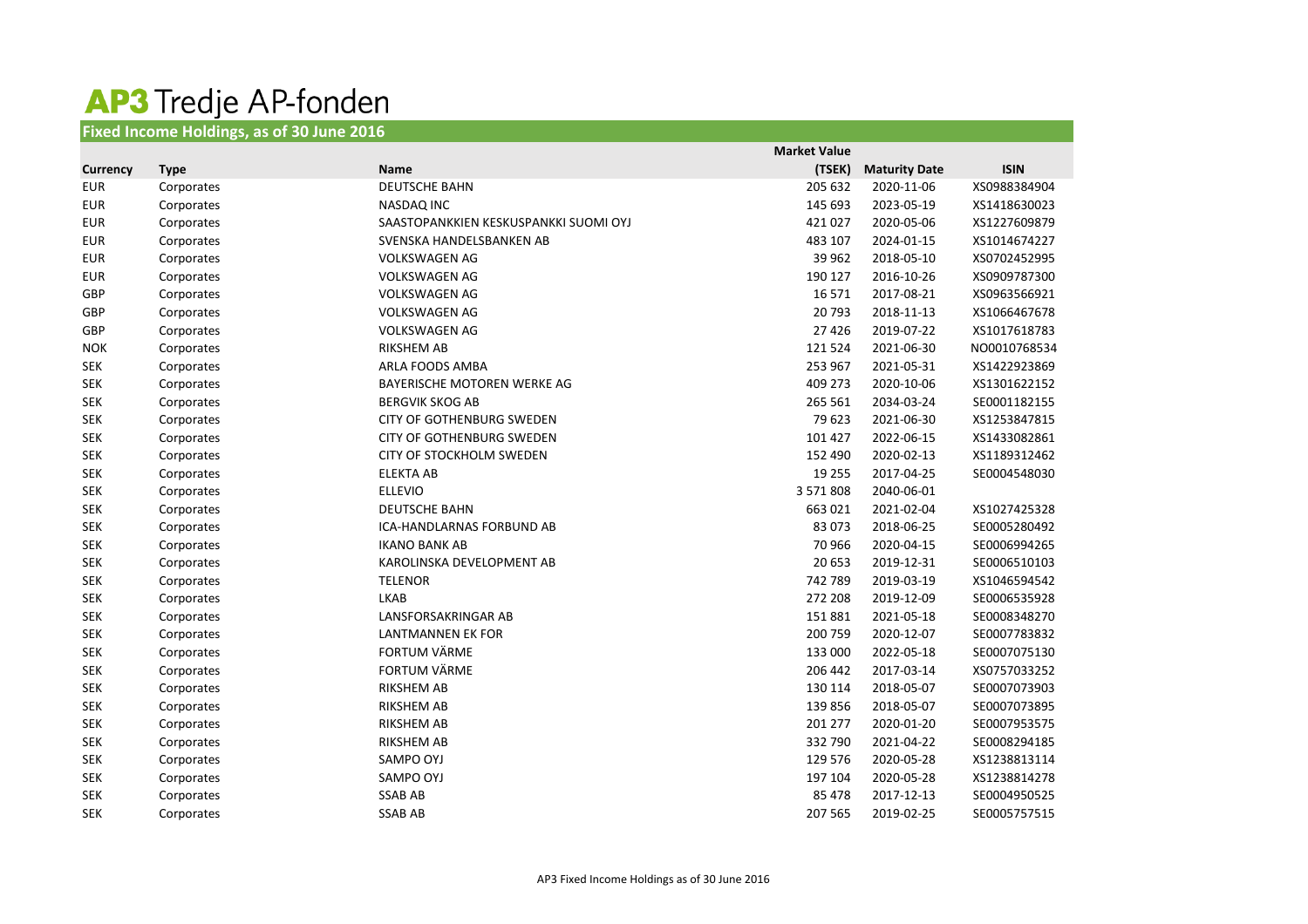|                 |                          |                                  | <b>Market Value</b> |                      |              |
|-----------------|--------------------------|----------------------------------|---------------------|----------------------|--------------|
| <b>Currency</b> | <b>Type</b>              | <b>Name</b>                      | (TSEK)              | <b>Maturity Date</b> | <b>ISIN</b>  |
| <b>SEK</b>      | Corporates               | <b>SSAB AB</b>                   | 218 128             | 2019-02-25           | SE0005757523 |
| <b>SEK</b>      | Corporates               | STOCKHOLMS LANS LANDSTING        | 69732               | 2021-09-27           | XS1420355023 |
| <b>SEK</b>      | Corporates               | <b>SWEDISH MATCH AB</b>          | 40 770              | 2019-02-15           | XS0931685779 |
| <b>SEK</b>      | Corporates               | <b>SWEDISH MATCH AB</b>          | 155 114             | 2021-01-29           | XS1353819003 |
| <b>SEK</b>      | Corporates               | <b>SWEDISH MATCH AB</b>          | 167 482             | 2018-09-19           | XS0678163154 |
| <b>SEK</b>      | Corporates               | <b>HEMSÖ</b>                     | 91 140              | 2021-06-03           | SE0008406243 |
| <b>SEK</b>      | Corporates               | <b>HEMSÖ</b>                     | 137 413             | 2020-06-04           | SE0007185376 |
| <b>SEK</b>      | Corporates               | <b>HEMSÖ</b>                     | 201 471             | 2020-06-04           | SE0007185384 |
| <b>SEK</b>      | Corporates               | UNIBAIL-RODAMCO SE               | 270 073             | 2018-12-10           | XS1003087035 |
| <b>SEK</b>      | Corporates               | UNIBAIL-RODAMCO SE               | 294 042             | 2019-06-03           | XS1073076991 |
| <b>SEK</b>      | Corporates               | <b>VASAKRONAN AB</b>             | 77722               | 2021-01-20           | SE0007953930 |
| <b>SEK</b>      | Corporates               | <b>VOLKSWAGEN AG</b>             | 99 618              | 2017-03-27           | XS1210301369 |
| <b>SEK</b>      | Corporates               | <b>VOLKSWAGEN AG</b>             | 100 068             | 2017-08-28           | XS1280780534 |
| <b>SEK</b>      | Corporates               | <b>VOLKSWAGEN AG</b>             | 501 805             | 2020-03-16           | XS1202801715 |
| <b>SEK</b>      | Corporates               | <b>WILLHEM AB</b>                | 292 414             | 2019-02-11           | SE0006789632 |
| <b>SEK</b>      | Corporates               | <b>WILLHEM AB</b>                | 375 949             | 2021-06-09           | SE0008431985 |
| <b>USD</b>      | Corporates               | OESTERREICHISCHE KONTROLLBANK AG | 216 351             | 2019-03-12           | US676167BK43 |
| <b>USD</b>      | Corporates               | <b>VOLKSWAGEN AG</b>             | 16 985              | 2017-11-20           | XS0857054232 |
| <b>USD</b>      | Corporates               | <b>VOLKSWAGEN AG</b>             | 17 115              | 2020-05-22           | USU9273AAM72 |
| <b>USD</b>      | Corporates               | <b>VOLKSWAGEN AG</b>             | 17 2 24             | 2019-11-20           | XS1139232299 |
| <b>USD</b>      | Corporates               | <b>VOLKSWAGEN AG</b>             | 18 3 8 7            | 2020-08-12           | USN93695BL23 |
| <b>USD</b>      | Corporates               | <b>VOLKSWAGEN AG</b>             | 37753               | 2018-05-22           | USU9273AAK17 |
| <b>USD</b>      | Corporates               | <b>VOLKSWAGEN AG</b>             | 84 715              | 2017-05-23           | XS1070074312 |
| <b>USD</b>      | Corporates               | <b>VOLKSWAGEN AG</b>             | 227 867             | 2017-05-23           | XS1070075392 |
| <b>SEK</b>      | Corporates               | SBAB                             | 101 678             | 2021-04-19           | XS1397032431 |
| <b>SEK</b>      | Corporates               | SBAB                             | 218 985             | 2021-06-23           | XS1436518606 |
| <b>USD</b>      | Governments & Sovereigns | KfW                              | 513 865             | 2019-10-15           | US500769GF56 |
| <b>USD</b>      | Governments & Sovereigns | <b>DEXIA</b>                     | 436 823             | 2019-01-30           | US25215DAJ81 |
| <b>AUD</b>      | Governments & Sovereigns | <b>COMMONWEALTH OF AUSTRALIA</b> | 70 099              | 2025-04-21           | AU3TB0000168 |
| <b>AUD</b>      | Governments & Sovereigns | COMMONWEALTH OF AUSTRALIA        | 171074              | 2018-01-21           | AU3TB0000093 |
| <b>AUD</b>      | Governments & Sovereigns | <b>COMMONWEALTH OF AUSTRALIA</b> | 277 190             | 2022-07-15           | AU3TB0000051 |
| <b>AUD</b>      | Governments & Sovereigns | COMMONWEALTH OF AUSTRALIA        | 658 624             | 2018-10-21           | AU3TB0000176 |
| <b>AUD</b>      | Governments & Sovereigns | COMMONWEALTH OF AUSTRALIA        | 673 064             | 2024-04-21           | AU3TB0000143 |
| <b>AUD</b>      | Governments & Sovereigns | EUROPEAN INVESTMENT BANK         | 36 633              | 2020-08-06           | AU3CB0155620 |
| <b>AUD</b>      | Governments & Sovereigns | EUROPEAN INVESTMENT BANK         | 88 992              | 2020-04-30           | AU3CB0229292 |
| <b>AUD</b>      | Governments & Sovereigns | EUROPEAN INVESTMENT BANK         | 222 725             | 2021-06-08           | AU3CB0176675 |
| <b>AUD</b>      | Governments & Sovereigns | KfW                              | 67 295              | 2019-01-16           | AU0000KFWHY8 |
| <b>AUD</b>      | Governments & Sovereigns | KfW                              | 192 525             | 2020-07-02           | AU000KFWHAC9 |
| <b>AUD</b>      | Governments & Sovereigns | KfW                              | 258 513             | 2020-04-16           | AU000KFWHAB1 |
| <b>AUD</b>      | Governments & Sovereigns | LANDWIRTSCHAFTLICHE RENTENBANK   | 96 604              | 2022-09-05           | AU3CB0227841 |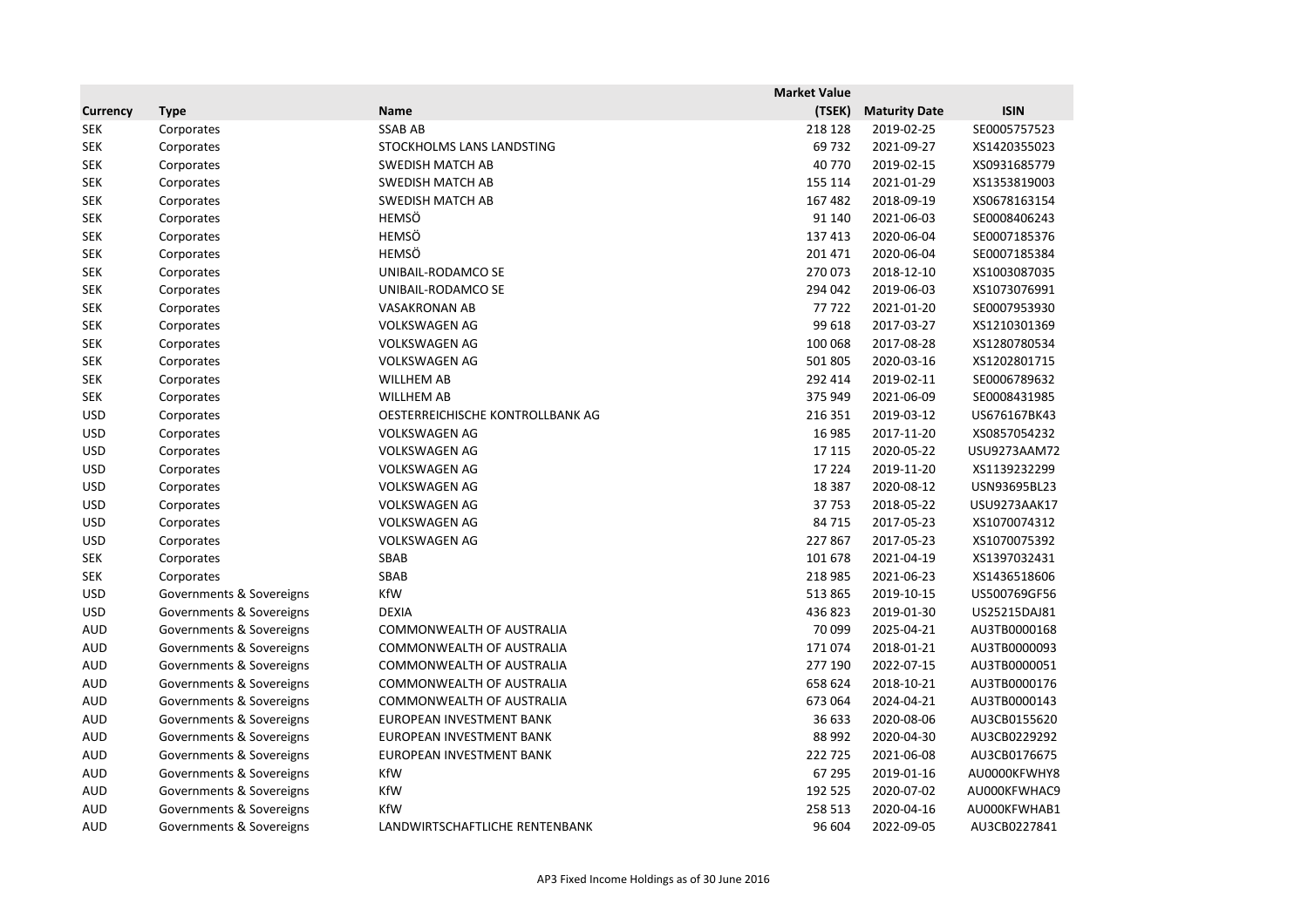|                 |                          |                                                    | <b>Market Value</b> |                      |              |
|-----------------|--------------------------|----------------------------------------------------|---------------------|----------------------|--------------|
| <b>Currency</b> | <b>Type</b>              | <b>Name</b>                                        | (TSEK)              | <b>Maturity Date</b> | <b>ISIN</b>  |
| <b>AUD</b>      | Governments & Sovereigns | NORDIC INVESTMENT BANK                             | 129 368             | 2020-02-04           | AU0000NIBHJ1 |
| <b>GBP</b>      | Governments & Sovereigns | EUROPEAN INVESTMENT BANK                           | 237 341             | 2016-09-07           | XS0274987873 |
| <b>GBP</b>      | Governments & Sovereigns | EUROPEAN INVESTMENT BANK                           | 360 175             | 2020-03-07           | XS1051861851 |
| <b>GBP</b>      | Governments & Sovereigns | UNITED KINGDOM OF GREAT BRITAIN AND NORTHERN IRELA | 243 866             | 2020-07-22           | GB00BN65R198 |
| <b>GBP</b>      | Governments & Sovereigns | UNITED KINGDOM OF GREAT BRITAIN AND NORTHERN IRELA | 249 746             | 2025-09-07           | GB00BTHH2R79 |
| <b>GBP</b>      | Governments & Sovereigns | UNITED KINGDOM OF GREAT BRITAIN AND NORTHERN IRELA | 256 741             | 2019-03-07           | GB00B39R3F84 |
| <b>GBP</b>      | Governments & Sovereigns | UNITED KINGDOM OF GREAT BRITAIN AND NORTHERN IRELA | 268 212             | 2021-09-07           | GB00B4RMG977 |
| GBP             | Governments & Sovereigns | UNITED KINGDOM OF GREAT BRITAIN AND NORTHERN IRELA | 316 115             | 2023-09-07           | GB00B7Z53659 |
| GBP             | Governments & Sovereigns | UNITED KINGDOM OF GREAT BRITAIN AND NORTHERN IRELA | 371528              | 2025-03-07           | GB0030880693 |
| <b>GBP</b>      | Governments & Sovereigns | UNITED KINGDOM OF GREAT BRITAIN AND NORTHERN IRELA | 486782              | 2024-09-07           | GB00BHBFH458 |
| <b>GBP</b>      | Governments & Sovereigns | UNITED KINGDOM OF GREAT BRITAIN AND NORTHERN IRELA | 628 947             | 2018-07-22           | GB00B8KP6M44 |
| <b>GBP</b>      | Governments & Sovereigns | UNITED KINGDOM OF GREAT BRITAIN AND NORTHERN IRELA | 917750              | 2017-09-07           | GB00B7F9S958 |
| GBP             | Governments & Sovereigns | UNITED KINGDOM OF GREAT BRITAIN AND NORTHERN IRELA | 1 209 233           | 2022-09-07           | GB00B7L9SL19 |
| <b>GBP</b>      | Governments & Sovereigns | UNITED KINGDOM OF GREAT BRITAIN AND NORTHERN IRELA | 2 3 8 9 2 6 2       | 2019-07-22           | GB00BDV0F150 |
| <b>JPY</b>      | Governments & Sovereigns | <b>JAPAN</b>                                       | 219 164             | 2024-09-10           | JP1120191EA0 |
| <b>SEK</b>      | Governments & Sovereigns | AFRICAN DEVELOPMENT BANK                           | 316 716             | 2019-03-12           | XS1044956214 |
| <b>SEK</b>      | Governments & Sovereigns | EUROPEAN INVESTMENT BANK                           | 287 657             | 2020-12-01           | XS0267891843 |
| <b>SEK</b>      | Governments & Sovereigns | EUROPEAN INVESTMENT BANK                           | 512 271             | 2021-01-20           | XS1346202184 |
| <b>SEK</b>      | Governments & Sovereigns | EUROPEAN INVESTMENT BANK                           | 546 933             | 2019-04-23           | XS0773059042 |
| <b>SEK</b>      | Governments & Sovereigns | EUROPEAN INVESTMENT BANK                           | 583 513             | 2023-11-13           | XS0852107266 |
| <b>SEK</b>      | Governments & Sovereigns | EUROPEAN INVESTMENT BANK                           | 622 986             | 2020-12-01           | XS0219399275 |
| <b>SEK</b>      | Governments & Sovereigns | KfW                                                | 25 848              | 2016-07-12           | XS0643364101 |
| <b>SEK</b>      | Governments & Sovereigns | KfW                                                | 118 103             | 2016-12-09           | XS0471638030 |
| <b>SEK</b>      | Governments & Sovereigns | <b>KfW</b>                                         | 510 111             | 2021-01-27           | XS1351716896 |
| <b>SEK</b>      | Governments & Sovereigns | KINGDOM OF SWEDEN                                  | 4 4 3 5             | 2028-12-01           | SE0000556599 |
| <b>SEK</b>      | Governments & Sovereigns | KINGDOM OF SWEDEN                                  | 49 3 83             | 2025-06-01           | SE0005703550 |
| <b>SEK</b>      | Governments & Sovereigns | KINGDOM OF SWEDEN                                  | 61 4 53             | 2022-06-01           | SE0003784461 |
| <b>SEK</b>      | Governments & Sovereigns | KINGDOM OF SWEDEN                                  | 76 997              | 2026-06-01           | SE0008014062 |
| <b>SEK</b>      | Governments & Sovereigns | KINGDOM OF SWEDEN                                  | 101 942             | 2022-06-01           | SE0004211084 |
| <b>SEK</b>      | Governments & Sovereigns | KINGDOM OF SWEDEN                                  | 216 497             | 2026-11-12           | SE0007125927 |
| <b>SEK</b>      | Governments & Sovereigns | KINGDOM OF SWEDEN                                  | 332 510             | 2020-12-01           | SE0000317943 |
| <b>SEK</b>      | Governments & Sovereigns | KINGDOM OF SWEDEN                                  | 476 477             | 2032-06-01           | SE0007045745 |
| <b>SEK</b>      | Governments & Sovereigns | KINGDOM OF SWEDEN                                  | 511728              | 2039-03-30           | SE0002829192 |
| <b>SEK</b>      | Governments & Sovereigns | KINGDOM OF SWEDEN                                  | 704 179             | 2017-08-12           | SE0001811399 |
| <b>SEK</b>      | Governments & Sovereigns | KINGDOM OF SWEDEN                                  | 1 275 123           | 2020-12-01           | SE0001149311 |
| <b>SEK</b>      | Governments & Sovereigns | KINGDOM OF SWEDEN                                  | 1 3 1 8 0 5 2       | 2019-03-12           | SE0002241083 |
| <b>SEK</b>      | Governments & Sovereigns | LANDWIRTSCHAFTLICHE RENTENBANK                     | 200 412             | 2017-01-24           | XS0736077792 |
| <b>SEK</b>      | Governments & Sovereigns | NORDIC INVESTMENT BANK                             | 100 313             | 2017-08-29           | XS0821913646 |
| <b>SEK</b>      | Governments & Sovereigns | NORDIC INVESTMENT BANK                             | 100 631             | 2020-04-23           | XS1222727536 |
| <b>SEK</b>      | Governments & Sovereigns | NORDIC INVESTMENT BANK                             | 205 638             | 2021-01-20           | XS1347786797 |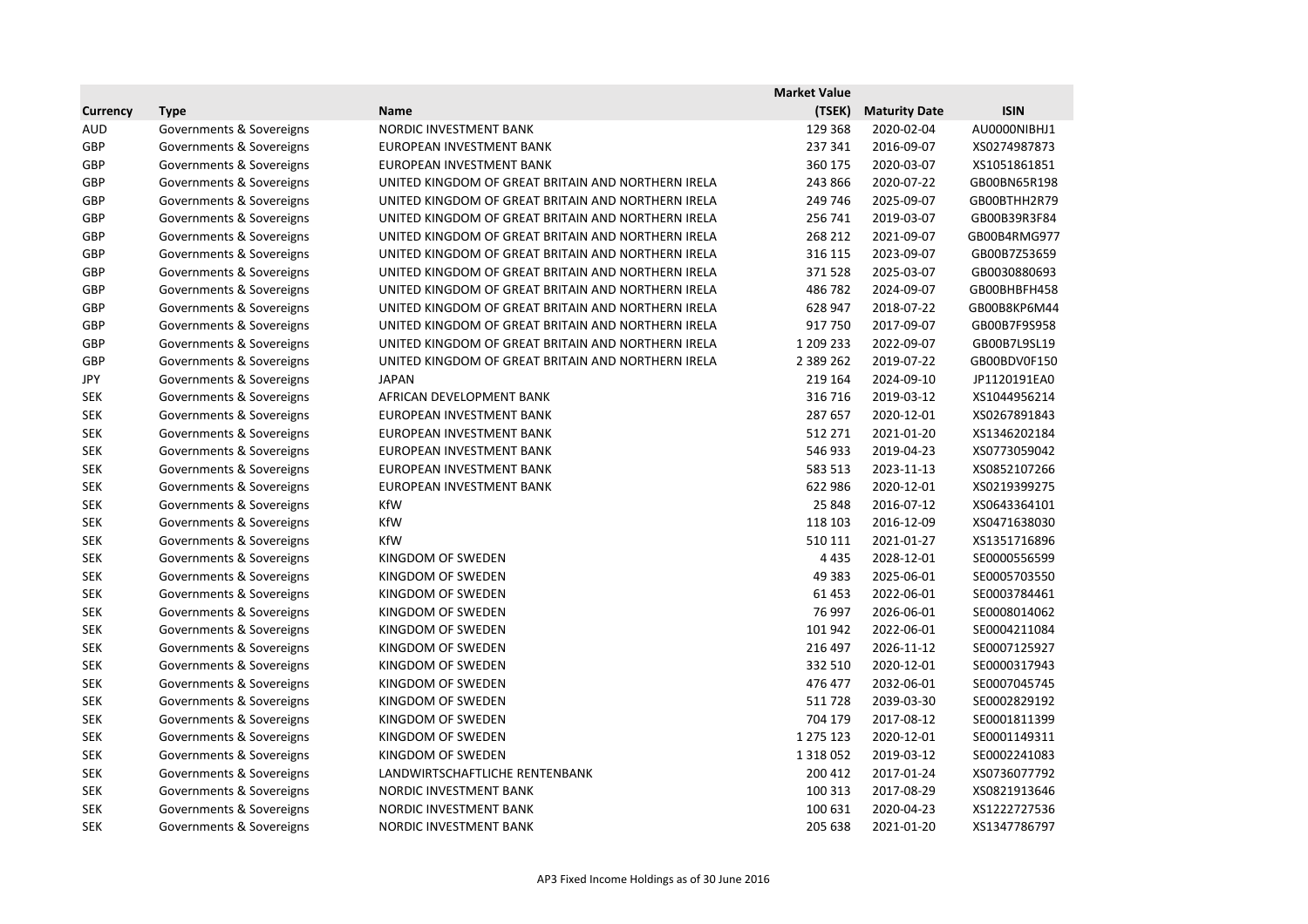|                 |                          |                                                | <b>Market Value</b> |                      |              |
|-----------------|--------------------------|------------------------------------------------|---------------------|----------------------|--------------|
| <b>Currency</b> | <b>Type</b>              | <b>Name</b>                                    | (TSEK)              | <b>Maturity Date</b> | <b>ISIN</b>  |
| <b>SEK</b>      | Governments & Sovereigns | NORDIC INVESTMENT BANK                         | 507 151             | 2021-04-26           | XS1399311064 |
| <b>SEK</b>      | Governments & Sovereigns | ORESUNDSBRO KONSORTIET                         | 202 021             | 2020-12-01           | SE0001157173 |
| <b>SEK</b>      | Governments & Sovereigns | REPUBLIC OF FINLAND                            | 136 093             | 2017-08-31           | XS0318914693 |
| <b>SEK</b>      | Governments & Sovereigns | <b>FINNVERA</b>                                | 400 844             | 2018-08-17           | XS0981865065 |
| <b>SEK</b>      | Governments & Sovereigns | <b>WORLD BANK GROUP/THE</b>                    | 261 012             | 2017-12-15           | XS0485770241 |
| <b>SEK</b>      | Governments & Sovereigns | <b>WORLD BANK GROUP/THE</b>                    | 625 770             | 2019-06-23           | XS1078475024 |
| <b>USD</b>      | Governments & Sovereigns | AFRICAN DEVELOPMENT BANK                       | 169 675             | 2017-11-03           | US00828EBH18 |
| <b>USD</b>      | Governments & Sovereigns | AFRICAN DEVELOPMENT BANK                       | 463 779             | 2018-12-17           | US00828EBJ73 |
| <b>USD</b>      | Governments & Sovereigns | AFRICAN DEVELOPMENT BANK                       | 509 056             | 2016-10-18           | US00828EAX76 |
| <b>USD</b>      | Governments & Sovereigns | EXPORT DEVELOPMENT CANADA                      | 255 314             | 2017-01-30           | US30216BER96 |
| <b>USD</b>      | Governments & Sovereigns | EXPORT DEVELOPMENT CANADA                      | 320 591             | 2018-12-10           | US30216BFY39 |
| <b>USD</b>      | Governments & Sovereigns | EUROPEAN BANK FOR RECONSTRUCTION & DEVELOPMENT | 258 083             | 2018-04-10           | US29874QCN25 |
| <b>USD</b>      | Governments & Sovereigns | EUROPEAN INVESTMENT BANK                       | 425 583             | 2016-10-14           | US298785FS04 |
| <b>USD</b>      | Governments & Sovereigns | DEVELOPMENT BANK OF JAPAN                      | 345 132             | 2018-10-03           | XS0974284092 |
| <b>USD</b>      | Governments & Sovereigns | KINGDOM OF BELGIUM                             | 214 331             | 2018-06-22           | BE6253986085 |
| <b>USD</b>      | Governments & Sovereigns | <b>EXPORT-IMPORT BANK OF KOREA</b>             | 431 275             | 2021-02-11           | US302154BZ10 |
| <b>USD</b>      | Governments & Sovereigns | UNITED STATES OF AMERICA                       | 119815              | 2019-09-30           | US912828TR12 |
| <b>USD</b>      | Governments & Sovereigns | UNITED STATES OF AMERICA                       | 368 080             | 2041-02-15           | US912810QP66 |
| <b>USD</b>      | Governments & Sovereigns | UNITED STATES OF AMERICA                       | 373 245             | 2027-01-15           | US912810PS15 |
| <b>USD</b>      | Governments & Sovereigns | UNITED STATES OF AMERICA                       | 377 630             | 2024-02-15           | US912828B667 |
| <b>USD</b>      | Governments & Sovereigns | UNITED STATES OF AMERICA                       | 437920              | 2023-05-15           | US912828VB32 |
| <b>USD</b>      | Governments & Sovereigns | UNITED STATES OF AMERICA                       | 438 936             | 2022-09-30           | US912828L575 |
| <b>USD</b>      | Governments & Sovereigns | UNITED STATES OF AMERICA                       | 471 469             | 2020-04-30           | US912828VA58 |
| <b>USD</b>      | Governments & Sovereigns | UNITED STATES OF AMERICA                       | 482 919             | 2029-01-15           | US912810PZ57 |
| <b>USD</b>      | Governments & Sovereigns | UNITED STATES OF AMERICA                       | 495 340             | 2042-02-15           | US912810QV35 |
| <b>USD</b>      | Governments & Sovereigns | UNITED STATES OF AMERICA                       | 546 852             | 2017-09-15           | US912828D986 |
| <b>USD</b>      | Governments & Sovereigns | UNITED STATES OF AMERICA                       | 548 050             | 2021-01-15           | US912828PP91 |
| <b>USD</b>      | Governments & Sovereigns | UNITED STATES OF AMERICA                       | 559 203             | 2043-02-15           | US912810RA88 |
| <b>USD</b>      | Governments & Sovereigns | UNITED STATES OF AMERICA                       | 608 267             | 2022-11-15           | US912828TY62 |
| <b>USD</b>      | Governments & Sovereigns | UNITED STATES OF AMERICA                       | 625 271             | 2029-04-15           | US912810FH69 |
| <b>USD</b>      | Governments & Sovereigns | UNITED STATES OF AMERICA                       | 634 317             | 2025-11-15           | US912828M565 |
| <b>USD</b>      | Governments & Sovereigns | UNITED STATES OF AMERICA                       | 638 219             | 2016-12-31           | US912828H292 |
| <b>USD</b>      | Governments & Sovereigns | UNITED STATES OF AMERICA                       | 648 109             | 2023-08-15           | US912828VS66 |
| <b>USD</b>      | Governments & Sovereigns | UNITED STATES OF AMERICA                       | 665 264             | 2023-11-15           | US912828WE61 |
| <b>USD</b>      | Governments & Sovereigns | UNITED STATES OF AMERICA                       | 684 869             | 2024-01-15           | US912828B253 |
| <b>USD</b>      | Governments & Sovereigns | UNITED STATES OF AMERICA                       | 698 047             | 2028-04-15           | US912810FD55 |
| <b>USD</b>      | Governments & Sovereigns | UNITED STATES OF AMERICA                       | 717 624             | 2025-05-15           | US912828XB14 |
| <b>USD</b>      | Governments & Sovereigns | UNITED STATES OF AMERICA                       | 718 055             | 2021-09-30           | US912828F213 |
| <b>USD</b>      | Governments & Sovereigns | UNITED STATES OF AMERICA                       | 787 209             | 2026-01-15           | US912810FS25 |
| <b>USD</b>      | Governments & Sovereigns | UNITED STATES OF AMERICA                       | 804 444             | 2023-02-15           | US912828UN88 |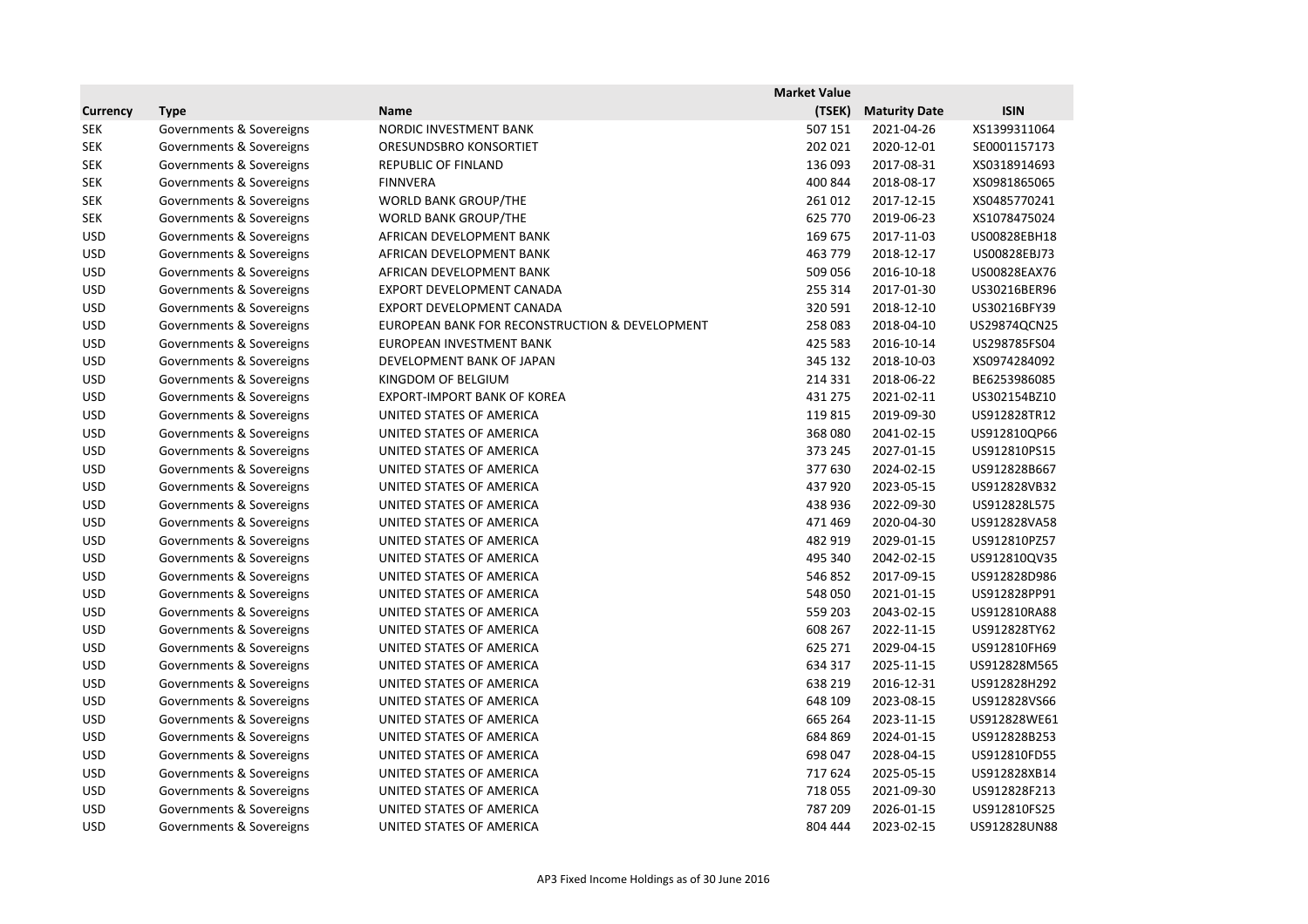|                 |                                    |                                    | <b>Market Value</b> |                      |                |
|-----------------|------------------------------------|------------------------------------|---------------------|----------------------|----------------|
| <b>Currency</b> | <b>Type</b>                        | <b>Name</b>                        | (TSEK)              | <b>Maturity Date</b> | <b>ISIN</b>    |
| <b>USD</b>      | Governments & Sovereigns           | UNITED STATES OF AMERICA           | 830 777             | 2024-05-15           | US912828WJ58   |
| <b>USD</b>      | Governments & Sovereigns           | UNITED STATES OF AMERICA           | 869 754             | 2022-01-31           | US912828H862   |
| <b>USD</b>      | Governments & Sovereigns           | UNITED STATES OF AMERICA           | 877028              | 2019-06-30           | US912828WS57   |
| <b>USD</b>      | Governments & Sovereigns           | UNITED STATES OF AMERICA           | 877756              | 2019-12-31           | US912828G955   |
| <b>USD</b>      | Governments & Sovereigns           | UNITED STATES OF AMERICA           | 878 198             | 2020-10-31           | US912828WC06   |
| <b>USD</b>      | Governments & Sovereigns           | UNITED STATES OF AMERICA           | 886028              | 2020-04-15           | US912828K338   |
| <b>USD</b>      | Governments & Sovereigns           | UNITED STATES OF AMERICA           | 891 240             | 2023-01-15           | US912828UH11   |
| <b>USD</b>      | Governments & Sovereigns           | UNITED STATES OF AMERICA           | 894 592             | 2020-08-31           | US912828VV95   |
| <b>USD</b>      | Governments & Sovereigns           | UNITED STATES OF AMERICA           | 901 597             | 2021-06-30           | US912828WR74   |
| <b>USD</b>      | Governments & Sovereigns           | UNITED STATES OF AMERICA           | 908 867             | 2044-02-15           | US912810RF75   |
| <b>USD</b>      | Governments & Sovereigns           | UNITED STATES OF AMERICA           | 981 259             | 2021-02-28           | US912828B907   |
| <b>USD</b>      | Governments & Sovereigns           | UNITED STATES OF AMERICA           | 990 030             | 2021-04-30           | US912828WG10   |
| <b>USD</b>      | Governments & Sovereigns           | UNITED STATES OF AMERICA           | 1 0 3 9 6 1 9       | 2020-03-31           | US912828J843   |
| <b>USD</b>      | Governments & Sovereigns           | UNITED STATES OF AMERICA           | 1073073             | 2022-07-31           | US912828XQ82   |
| <b>USD</b>      | Governments & Sovereigns           | UNITED STATES OF AMERICA           | 1079258             | 2024-07-15           | US912828WU04   |
| <b>USD</b>      | Governments & Sovereigns           | UNITED STATES OF AMERICA           | 1082870             | 2021-12-31           | US912828G872   |
| <b>USD</b>      | Governments & Sovereigns           | UNITED STATES OF AMERICA           | 1 1 5 3 3 5 5       | 2018-01-31           | US912828UJ76   |
| <b>USD</b>      | Governments & Sovereigns           | UNITED STATES OF AMERICA           | 1 268 449           | 2024-11-15           | US912828G385   |
| <b>USD</b>      | Governments & Sovereigns           | UNITED STATES OF AMERICA           | 1 276 334           | 2018-04-30           | US912828Q947   |
| <b>USD</b>      | Governments & Sovereigns           | UNITED STATES OF AMERICA           | 1 278 965           | 2017-03-31           | US912828SM34   |
| <b>USD</b>      | Governments & Sovereigns           | UNITED STATES OF AMERICA           | 1 301 643           | 2018-08-31           | US912828RE27   |
| <b>USD</b>      | Governments & Sovereigns           | UNITED STATES OF AMERICA           | 1 376 231           | 2018-12-15           | US912828N225   |
| <b>USD</b>      | Governments & Sovereigns           | UNITED STATES OF AMERICA           | 1 508 418           | 2022-01-15           | US912828SA95   |
| <b>USD</b>      | Governments & Sovereigns           | UNITED STATES OF AMERICA           | 1602803             | 2018-04-15           | US912828UX60   |
| <b>USD</b>      | Governments & Sovereigns           | UNITED STATES OF AMERICA           | 1655723             | 2019-04-30           | US912828D234   |
| <b>USD</b>      | Governments & Sovereigns           | UNITED STATES OF AMERICA           | 1679383             | 2019-04-15           | US912828C996   |
| <b>USD</b>      | Governments & Sovereigns           | UNITED STATES OF AMERICA           | 1685488             | 2025-01-15           | US912810FR42   |
| <b>USD</b>      | Governments & Sovereigns           | UNITED STATES OF AMERICA           | 1698923             | 2017-09-30           | US912828TS94   |
| <b>USD</b>      | Governments & Sovereigns           | <b>WORLD BANK GROUP/THE</b>        | 339 593             | 2016-10-14           | US459058DS95   |
| <b>USD</b>      | <b>Insurance-Linked Securities</b> | <b>Insurance-Linked Securities</b> | 2 099 671           |                      |                |
| <b>EUR</b>      | Mortgages & Agencies               | <b>TROPHI AB</b>                   | 853 275             | 2025-12-31           |                |
| <b>SEK</b>      | Mortgages & Agencies               | HEMSÖ INTRESSENTER                 | 582 540             | 2023-12-31           | SEREVERSHEMSO9 |
| <b>SEK</b>      | Mortgages & Agencies               | HEMSÖ INTRESSENTER                 | 915 751             | 2030-03-30           | SEREVERSHEMS10 |
| <b>SEK</b>      | Mortgages & Agencies               | <b>IKANO BOSTAD STOCKHOLM AB</b>   | 251 343             | 2019-03-25           | SE0005849452   |
| <b>SEK</b>      | Mortgages & Agencies               | SV HYPOTEKSPENSION                 | 916 084             | 2020-01-27           | SE0007691621   |
| <b>SEK</b>      | Mortgages & Agencies               | SVENSKA HANDELSBANKEN AB           | 314 179             | 2022-09-21           | SE0003174838   |
| <b>SEK</b>      | Mortgages & Agencies               | SVENSKA HANDELSBANKEN AB           | 546 740             | 2018-12-19           | SE0005498300   |
| <b>SEK</b>      | Mortgages & Agencies               | SVENSKA HANDELSBANKEN AB           | 579 787             | 2021-03-17           | SE0007577366   |
| <b>SEK</b>      | Mortgages & Agencies               | SVENSKA HANDELSBANKEN AB           | 659 293             | 2019-09-18           | SE0005965746   |
| <b>SEK</b>      | Mortgages & Agencies               | SVENSKA HANDELSBANKEN AB           | 696 394             | 2020-06-17           | SE0003174820   |